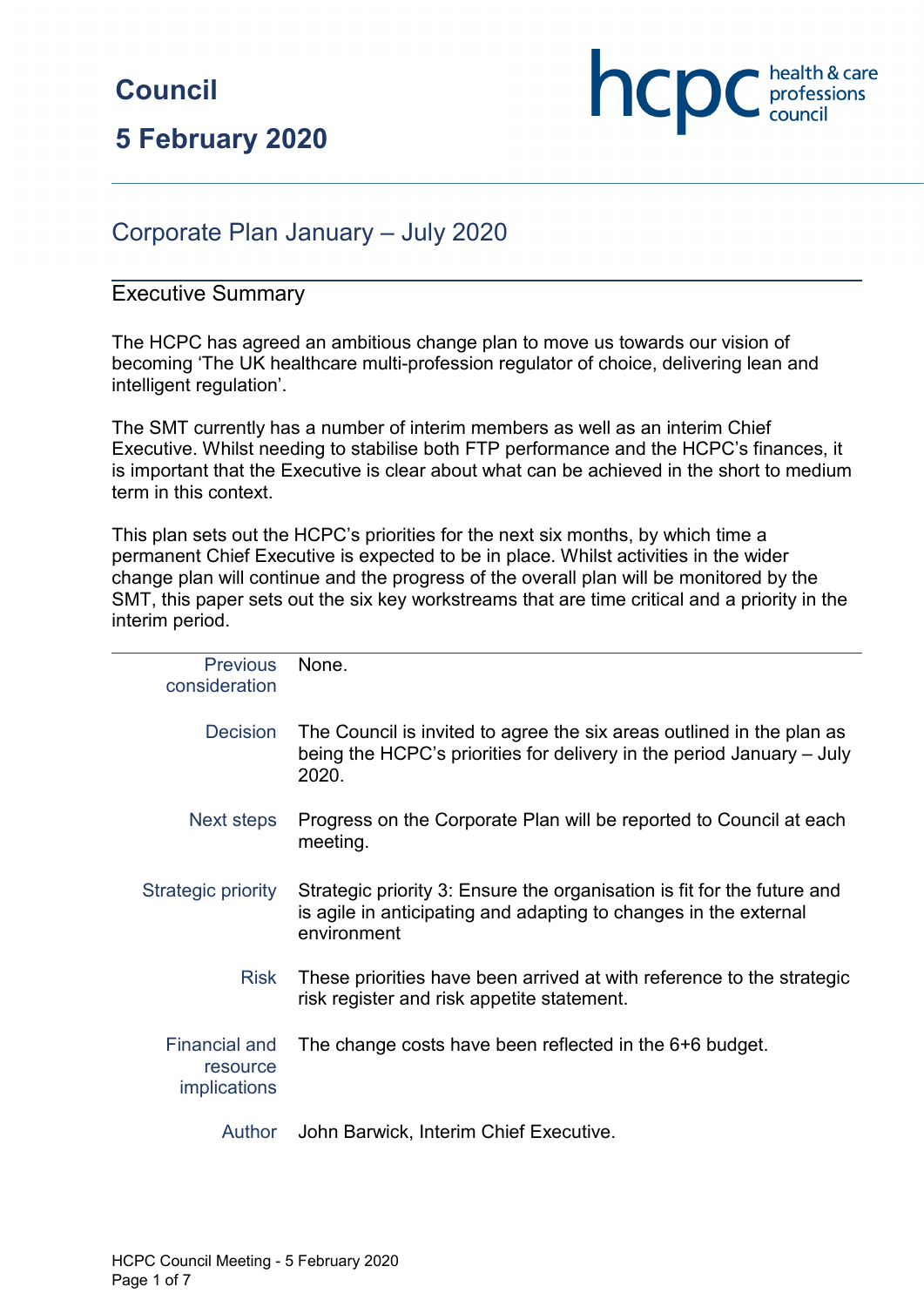# **NCDC** health & care

# HCPC Corporate Plan January – July 2020

#### **Introduction**

We are a UK-wide regulator of 15 health and care professions. Our statutory responsibilities are set out in our legislation, the Health & Social Work Professions Order 2001. Our primary purpose is that of public protection.

Our governing Council has agreed an ambitious Change Plan to move us towards our vision of becoming 'The UK healthcare multi-profession regulator of choice, delivering lean and intelligent regulation'. Full delivery of this is expected to take until the end of the 2021-22 financial year.

This Corporate Plan aims to articulate the HCPC's change priorities during the period January – July 2020.

#### **HCPC Change Plan**

The Change Plan is focused on the themes of;

- Achieving the PSA standards
- Innovation and Improvement
- People
- Efficiency and Value
- Income

From these overarching themes, the plan can be condensed into the following key workstreams;

- FTP stabilisation and sustainability project (supporting attainment of the FTP PSA standards)
- Registration fee changes
- 2020-21 budget and improved financial control
- Additional revenue steams
- Financial modelling
- Exploration of system innovation investment funding
- Digital systems strategy
- Organisational design permanent structure
- Organisation development and resilience
- Non-regulatory business process improvement workshop outputs
- Regulatory business process improvement workshop outputs
- Corporate strategy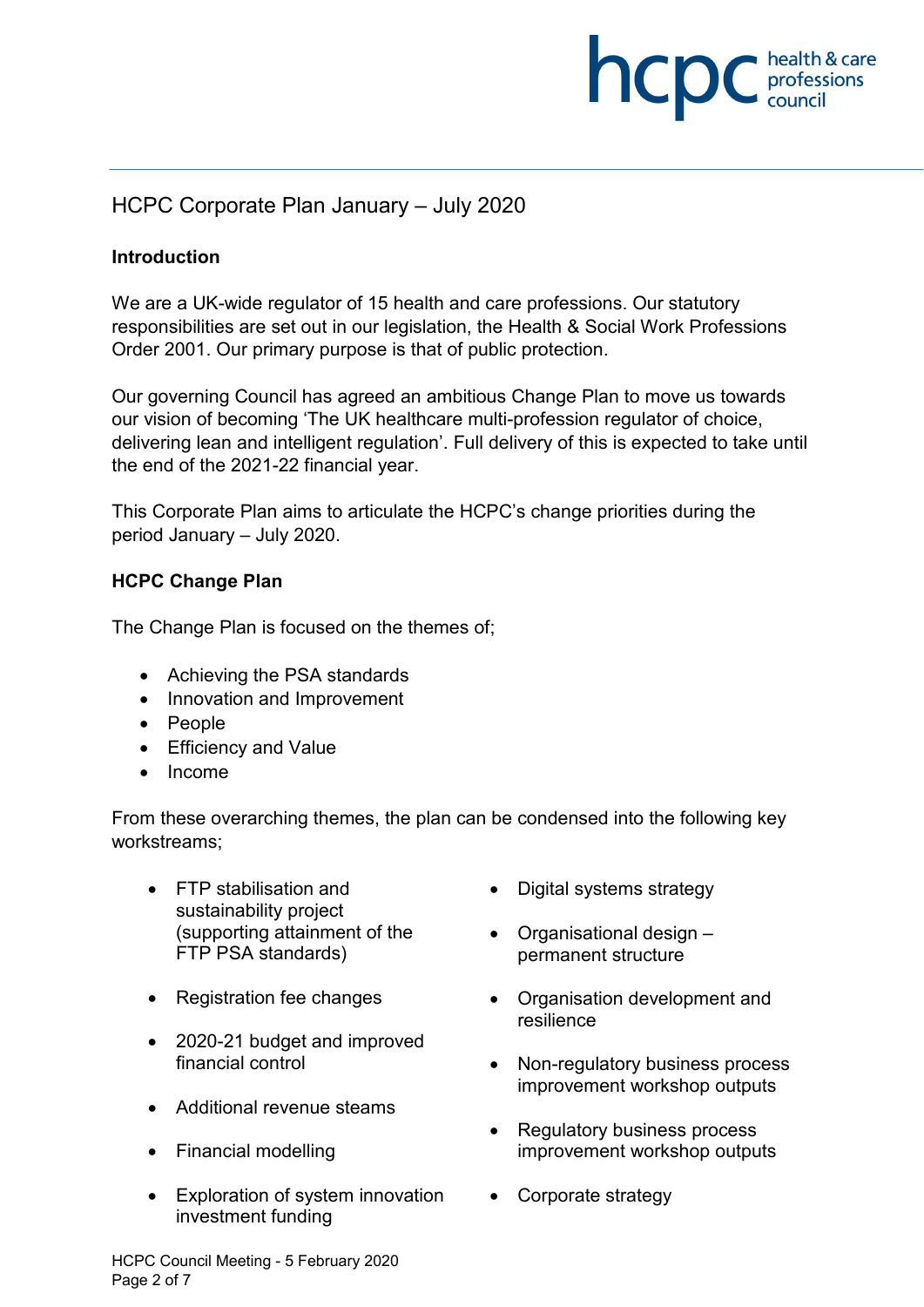### **Change plan priorities**

For the period of January – July 2020 the Executive will prioritise the following key workstreams due to their importance and time critical nature, a summary of each is provided.

- FTP stabilisation and sustainability project
- PSA
- 2020-21 Budget and improved financial control
- Income (registration fee changes)
- Organisational development and resilience
- Delivery of the Registration Transformation and Improvement Project

#### **1. FTP stabilisation and sustainability project**

This project is currently in the diagnostic stage which has consisted of data interrogation and extensive engagement with FTP employees through business improvement workshops. The second stage of the project will commence in February and consists of four key elements;

- Flow
- Quality
- Organisation design and development
- Communications and engagement

A capacity model has been created accurately to predict the resource required sustain case 'flow' through the various FTP process stages. This model will inform the options for legacy case progression acceleration to be presented to Council in March.

Quality issue root causes will be interrogated with the engagement of employees and stakeholders. Working the Tribunal Advisory Committee, FTP panel members experiences will be canvased to get a clear view of the key pain points for case quality. External stakeholders will also be engaged on this issue, for example union representatives. Process enhancements will result and key quality metrics will be identified for better oversight.

The organisation design and development strand will focus on ensuring the right resource is deployed in the right area as well as long term sustainability of the resource required to achieve and maintain FTP performance. There will be a strong focus on employee wellbeing and support along with equipping employees with the skills they may need to ensure process enhancements are a success.

The Communications and Engagement element is required to ensure that all the stakeholders are engaged and their feedback is listened to and evaluated. The PSA is a key stakeholder to remain consulted throughout the project on change outputs.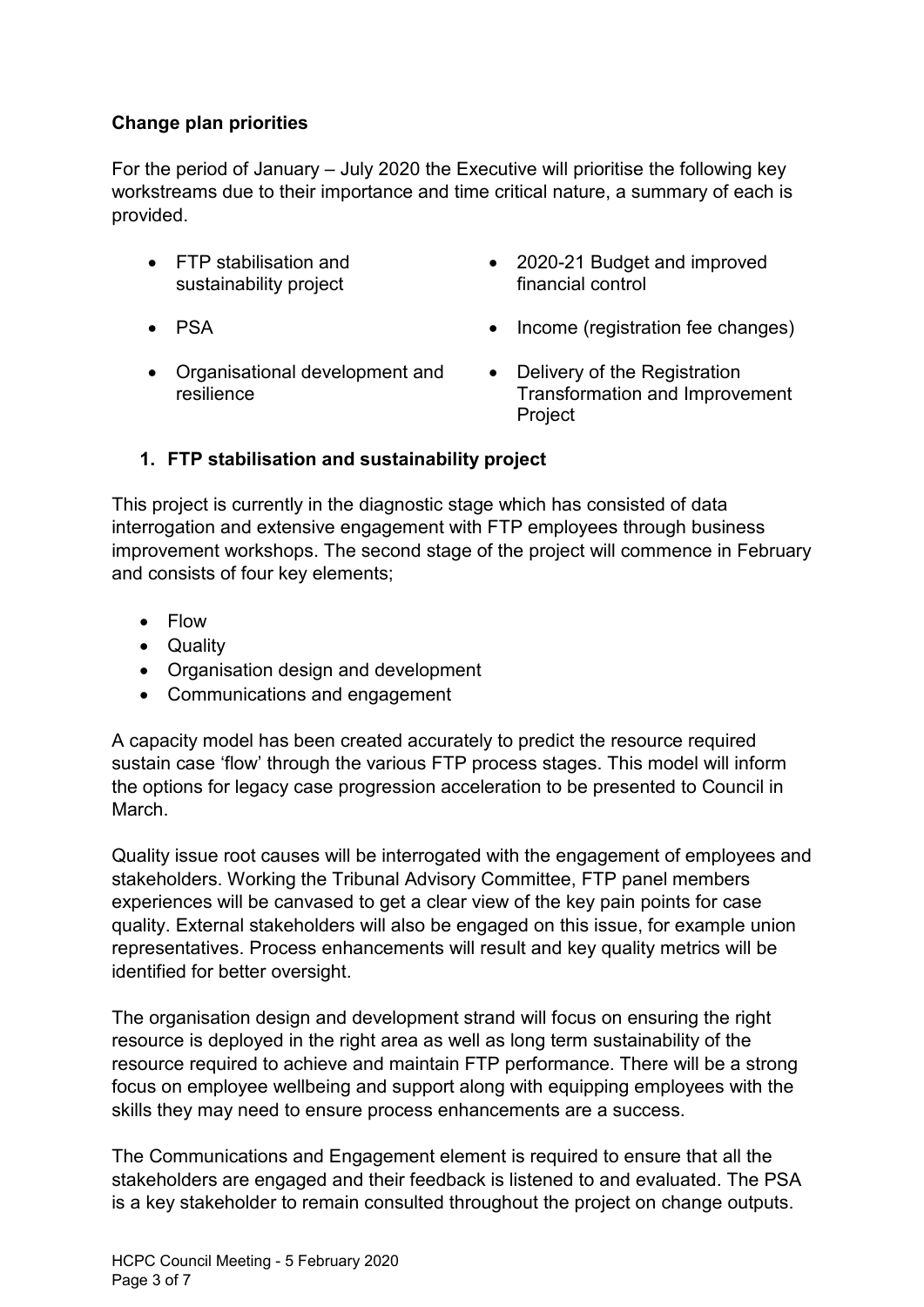A FTP Task & Finish Group has been formed to support the project and provide regular feedback on change activity. A key focus of the group will be on improving the utility of FTP performance reporting to Council for enhanced Council oversight of FTP performance.

**SMT lead** – Interim Director of Business Improvement. A high-level timeline for implementation is shown below:

|           | <b>Dec-19</b>                                                                         | <b>Jan-20</b>                                                                       | <b>Feb-20</b>                        | <b>Mar-20</b>                                                                                                                                                                                                                           | Apr-20 | $May-20$                                                                                                                                 | <b>Jun-20</b> |
|-----------|---------------------------------------------------------------------------------------|-------------------------------------------------------------------------------------|--------------------------------------|-----------------------------------------------------------------------------------------------------------------------------------------------------------------------------------------------------------------------------------------|--------|------------------------------------------------------------------------------------------------------------------------------------------|---------------|
|           | <b>Discovery</b>                                                                      |                                                                                     | <b>Stabilisation</b>                 |                                                                                                                                                                                                                                         |        | <b>Sustainability</b>                                                                                                                    |               |
| Approach: | $\triangleright$ Data analysis                                                        | $\triangleright$ Improvement workshops<br>$\triangleright$ Operational observations |                                      | $\triangleright$ Align capacity (Employees) with demand<br>$\triangleright$ Operational 'quick wins' implemented<br>$\triangleright$ Develop improvement cycle structure<br>$\triangleright$ Develop initial improvement cycle concepts |        | $\triangleright$ Improvement cycle<br>implementation                                                                                     |               |
| Output:   | $\triangleright$ Workshop outputs<br>Model<br>$\triangleright$ Baseline data analysis | $\triangleright$ Draft Demand & Capacity                                            | $\triangleright$ Implementation plan | $\triangleright$ Confirmed Demand & Capacity Model<br>$\triangleright$ KPI Dashboard for performance monitoring                                                                                                                         |        | $\triangleright$ Improvement cycle<br>concepts<br>$\triangleright$ Improvement cycle plans<br>$\triangleright$ Impact monitoring reports |               |
| Outcome:  | $\triangleright$ Employee engagement<br>opportunities                                 | $\triangleright$ Confidence in improvement                                          | $\triangleright$ Employee engagement | $\triangleright$ A solid base from which change can be measured                                                                                                                                                                         |        | $\triangleright$ Employee engagement<br>$\triangleright$ Creating the 'drumbeat' of<br>change and improvement                            |               |

## **PSA standards**

A performance improvement action plan will be developed. This builds on the Executive's assessment of performance and progress against each of the 18 Standards of Good Regulation considered by the Council in December 2019.

To support this a performance improvement working group has been formed internally to enhance the HCPC's ability to evidence the good practice already in place as well as identify areas for improvement.

PSA engagement will be ongoing at various levels through the HCPC.

**SMT lead** – Executive Director of Policy and External Relations

Key stages PSA standard performance improvement action plan approved by SMT – March 2020

Action Plan implemented and monitored – to December 2020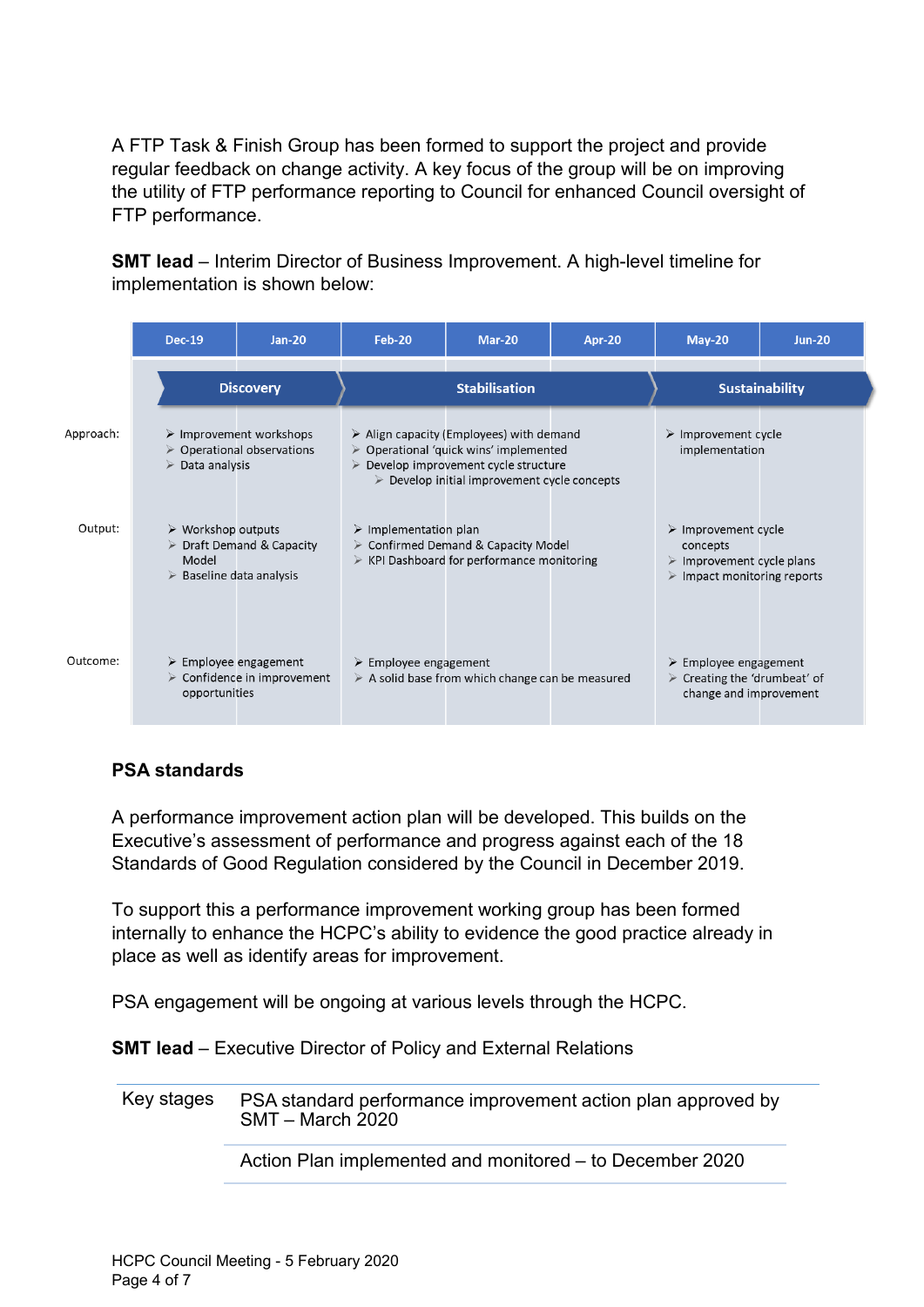#### **Organisational development and resilience**

One part of this workstream is the recruitment of a permanent Chief Executive. The appointment process for this recruitment is live and interviews will take place on 2 March.

The other part consists of workforce development and resilience. Wellbeing initiatives are being developed from employee generated ideas. The organisational structure is being stabilised and succession planning developed.

**SMT lead** – Interim Director of HR and Organisational Development

| Key Stages | Interviews 2 March 2020                                                           |
|------------|-----------------------------------------------------------------------------------|
|            | Confirmation of acceptance and start date to be agreed by<br>20 March 2020        |
|            | Induction programme to be in place by 1 April 2020 in readiness<br>for start date |

#### **2020-21 Budget and improved financial control**

Budget setting for 2020-21 will follow a different process. Initial Business Improvement workshops will focus on how departments can operate differently in order to improve the quality of service delivery while also delivering productivity gains. The budgeting process in moving to a two to three year rolling time horizon so as allow decisions to be make on the sustainability of changes and improvements.

Departmental quality and productivity improvement plans will document the initiatives that each department is targeting to achieve along with the measureable benefits realisation timetable.

A draft budget will be built bottom up from a zero base taking into account the delivery of these plans. Budgets will be finalised iteratively linking overall HCPC objectives to each departmental budget.

Monthly reporting will be changed to link operational quality and productivity improvements with financial performance.

The recommendations from the PWC baseline financial review are being implemented through the restructuring of the Finance Team and change to the budgeting process. The new structure of the Finance Team separates Financial Control from Financial Planning & Analysis thereby giving increased accountability for each function.

#### **SMT lead – Director of Finance**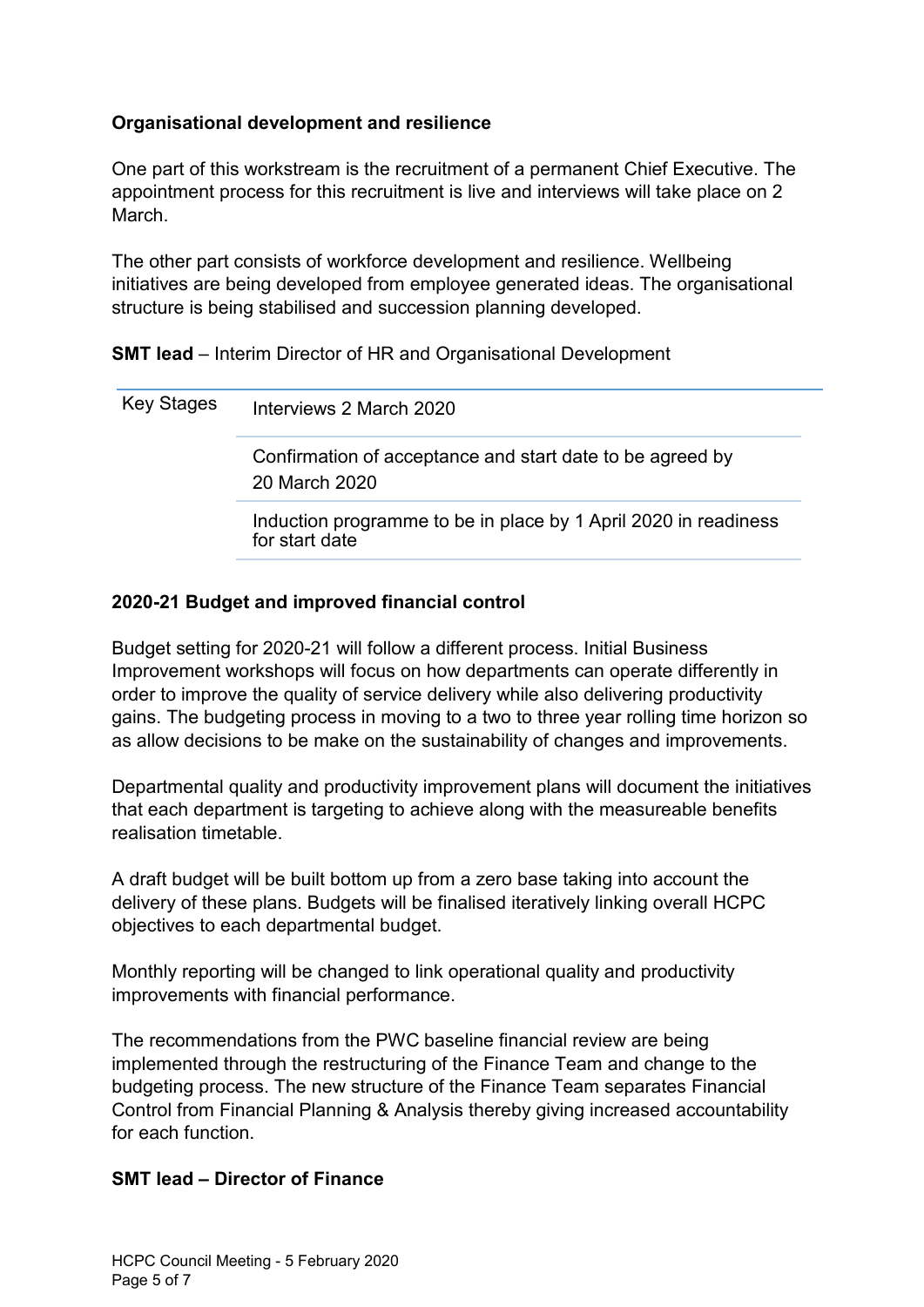Key Stages Finance Department restructure implemented – February 2020

2020-21 non-FTP budget agreed by Council – March 2020

2020-21 FTP budget agreed by Council July 2020

#### **Income**

Since the consultation outcomes and decisions made by Council in February 2019, the Executive has considered the strength of feeling put forward by stakeholders and is now proposing changes to the original fee proposals. This has been informed by discussions the Chair has undertaken with unions and some professional bodies which indicates these changes would be welcome.

Initial discussions have been held with DHSC and the Scottish Government on revised proposals, timelines and approach.

The main change is a proposed increase of £8.12 rather than £16.00 taking the registration renewal fee to £98.12, not £106 as originally proposed. This 9.02% increase has been mapped against the year on year % increases given to grade 5 NHS professionals since the last HCPC fees increase.

Additionally, we will retain the 50% discount graduate applicants receive for the first two professional years of registration.

Following further engagement with stakeholders, draft rules will be presented for Council approval in March with an aim of the rules being laid in April and becoming effective in July 2019.

**SMT lead** – Interim Chief Executive

| Key Stages | Council agreement of revised fee rules March 2020 |
|------------|---------------------------------------------------|
|            | Rules laid April 2020                             |
|            | Rules effective by July 2020                      |

#### **Delivery of the Registration Transformation and Improvement Project**

The current registration system has been in place since 2003. In this time there have been changes both within the Registration Department and in the external environment which mean that corresponding changes to the Registration system are now required in order to engage with registrants in a manner which meets modern Expectations as well as enhancing the HCPC's ability to use its data intelligently.